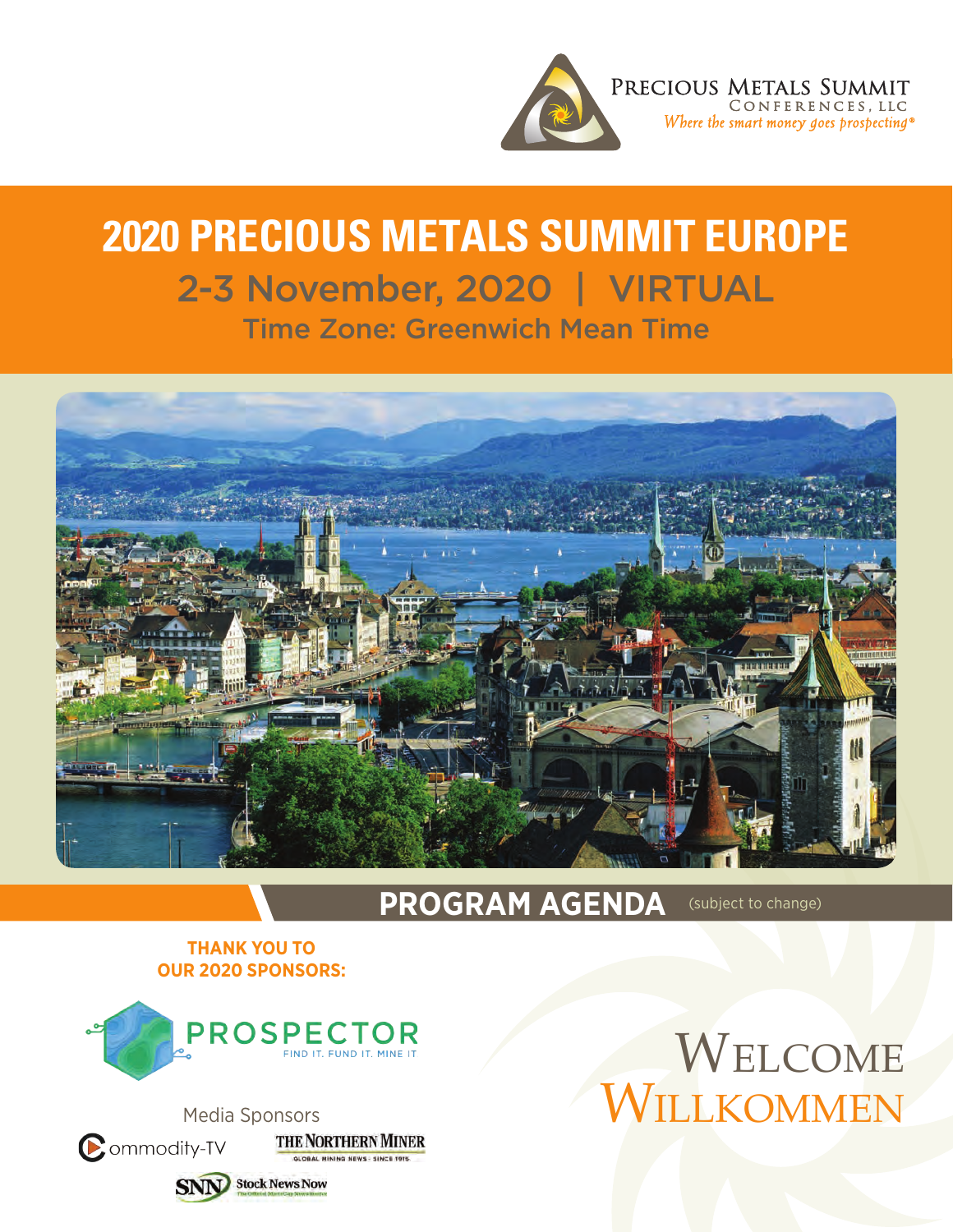| <b>MONDAY 2 NOVEMBER</b> |                                                                                                                                                                      |                         |                                          |                    |  |  |  |  |  |  |  |
|--------------------------|----------------------------------------------------------------------------------------------------------------------------------------------------------------------|-------------------------|------------------------------------------|--------------------|--|--|--|--|--|--|--|
| $9:00 - 17:45$           | Virtual 1-on-1 meetings<br>All times indicated are Greenwich Mean Time (GMT)                                                                                         |                         |                                          |                    |  |  |  |  |  |  |  |
|                          | <b>VIRTUAL ROOM1</b>                                                                                                                                                 |                         | <b>VIRTUAL ROOM 2</b>                    |                    |  |  |  |  |  |  |  |
| 9:00                     | <b>Technical Update on Gold by Florian Grummes</b>                                                                                                                   |                         |                                          |                    |  |  |  |  |  |  |  |
| 9:15                     | Pantoro Limited<br>Session Chair's Intro: Ariadna Peretz                                                                                                             | <b>ASX: PNR</b>         | Session Chair's Intro: Liam Hardy (9:28) |                    |  |  |  |  |  |  |  |
| 9:30                     | Jervois Mining Limited                                                                                                                                               | ASX: JVR                | Oklo Resources Limited                   | <b>ASX: OKU</b>    |  |  |  |  |  |  |  |
| 9:45                     | <b>Silver Mines Limited</b>                                                                                                                                          | ASX: SVL                | Cora Gold Limited                        | AIM: CORA          |  |  |  |  |  |  |  |
| 10:00                    | Ora Banda Mining Ltd                                                                                                                                                 | ASX: OBM                | IronRidge Resources Limited              | AlM: IRR           |  |  |  |  |  |  |  |
| 10:15                    | <b>Bardoc Gold Limited</b>                                                                                                                                           | ASX: BDC                | Pelangio Exploration Inc.                | TSX-V: PX          |  |  |  |  |  |  |  |
| 10:30                    | <b>Breaker Resources NL</b>                                                                                                                                          | <b>ASX: BRB</b>         | Thor Explorations Ltd.                   | TSX-V: THX         |  |  |  |  |  |  |  |
| 10:45                    | Discovery Metals Corp.                                                                                                                                               | TSX-V: DSV              | African Gold Group                       | TSX-V: AGG         |  |  |  |  |  |  |  |
| 11:00                    | Golden Predator Mining Corp.TSX-V: GPY                                                                                                                               |                         | Loncor Resources Inc.                    | TSX: LN            |  |  |  |  |  |  |  |
| 11:15                    | Baru Gold Corp.                                                                                                                                                      | TSX-V <sub>·</sub> BARU | <b>Elemental Royalties</b>               | TSX-V: ELE         |  |  |  |  |  |  |  |
| 11:30                    | Japan Gold Corp.                                                                                                                                                     | TSX-V: JG               | Trigon Metals Inc.                       | TSX-V: TM          |  |  |  |  |  |  |  |
| 11:45                    | BeMetals Corp.                                                                                                                                                       | TSX-V: BMET             | McEwen Mining Inc.                       | NYSE/TSX: MUX      |  |  |  |  |  |  |  |
| 12:00                    | ESG: Mining's opportunity to show the world how responsible we can be<br>Featuring Jamie Strauss, Founder & CEO, Digbee and Dr. Sarah Gordon, Founder & CEO, Satarla |                         |                                          |                    |  |  |  |  |  |  |  |
| 12:43                    | Session Chair's Intro: Anne Turner                                                                                                                                   |                         | Session Chair's Intro: TBD               |                    |  |  |  |  |  |  |  |
| 12:45                    | Granite Creek Copper Ltd.                                                                                                                                            | TSX-V: GCX              | District Metals Corp.                    | TSX-V: DMX         |  |  |  |  |  |  |  |
| 13:00                    | Banyan Gold Corp.                                                                                                                                                    | TSX-V: BYN              | Palladium One Mining Inc.                | TSX-V: PDM         |  |  |  |  |  |  |  |
| 13:15                    | Klondike Gold Corp.                                                                                                                                                  | TSX-V: KG               | <b>Velocity Minerals</b>                 | <b>TSX-V: VLC</b>  |  |  |  |  |  |  |  |
| 13:30                    | White Gold Corp.                                                                                                                                                     | TSX-V: WGO              | EMX Royalty Corp.                        | TSX-V: EMX         |  |  |  |  |  |  |  |
| 13:45                    | Group Ten Metals Inc.                                                                                                                                                | TSX-V: PGE              | Mayerix Metals Inc.                      | NYSE-A/TSX: MMX    |  |  |  |  |  |  |  |
| 14:00                    | Western Copper & Gold Corp. NYSE-A/TSX: WRN                                                                                                                          |                         | BonTerra Resources Inc.                  | TSX-V: BTR         |  |  |  |  |  |  |  |
| 14:15                    | Metallic Minerals Corp.                                                                                                                                              | TSX-V: MMG              | <b>Radisson Mining Resources</b>         | TSX-V: RDS         |  |  |  |  |  |  |  |
| 14:30                    | Lion One Metals Limited                                                                                                                                              | TSX-V: LIO              | Doré Copper Mining Corp.                 | TSX-V: DCMC        |  |  |  |  |  |  |  |
| 14:45                    | Nickel Creek Platinum Corp.                                                                                                                                          | <b>TSX: NCP</b>         | Granada Gold Mine Inc.                   | TSX-V: GGM         |  |  |  |  |  |  |  |
| 15:00                    | Heatherdale Resources Inc.                                                                                                                                           | TSX-V: HTR              | Maple Gold Mines Ltd.                    | TSX-V: MGM         |  |  |  |  |  |  |  |
| 15:15                    | Heliostar Metals Ltd.                                                                                                                                                | <b>TSX-V: HSTR</b>      | 1911 Gold Corporation                    | <b>TSX-V: AUMB</b> |  |  |  |  |  |  |  |
| 15:30                    | <b>NOVAGOLD</b>                                                                                                                                                      | NYSE-A/TSX: NG          | Callinex Mines Inc.                      | TSX-V: CNX         |  |  |  |  |  |  |  |
| 15:45                    | Trilogy Metals Inc.                                                                                                                                                  | NYSE-A/TSX: TMQ         | GT Gold Corp.                            | TSX-V: GTT         |  |  |  |  |  |  |  |
| 16:00                    | Rover Metals Corp.                                                                                                                                                   | TSX-V: ROVR             | Skeena Resources Limited                 | TSX: SKE           |  |  |  |  |  |  |  |
| 16:15                    | <b>Fury Gold Mines Limited</b>                                                                                                                                       | NYSE/TSX: FURY          | Dolly Varden Silver Corp.                | TSX-V: DV          |  |  |  |  |  |  |  |
| 16:30                    | Western Atlas Resources Inc.                                                                                                                                         | TSX-V: WA               | P <sub>2</sub> Gold Inc.                 | TSX-V: PGLD        |  |  |  |  |  |  |  |
| 16:45                    | <b>Generic Gold Corporation</b>                                                                                                                                      | CSE: GGC                | Scottie Resources Corp.                  | <b>TSX-V: SCOT</b> |  |  |  |  |  |  |  |
| 17:00                    | AMEX Exploration Inc.                                                                                                                                                | TSX-V: AMX              | Elim Mining Incorporated                 | Private            |  |  |  |  |  |  |  |
| 17:15                    | QcX Gold Corp.                                                                                                                                                       | TSX-V: QCX              | Eskay Mining Corp.                       | TSX-V: ESK         |  |  |  |  |  |  |  |
| 17:30                    | <b>Pierre Lassonde in Conversation with</b><br><b>Anthony Vaccaro</b>                                                                                                |                         |                                          |                    |  |  |  |  |  |  |  |
| 18:30                    | <b>END DAY 1 PRESENTATIONS</b>                                                                                                                                       |                         |                                          |                    |  |  |  |  |  |  |  |
|                          |                                                                                                                                                                      |                         |                                          |                    |  |  |  |  |  |  |  |

2-3 November, 2020 Greenwich Mean Time 2-3 November, 2020 Greenwich Mean Time (VIRTUAL) (VIRTUAL)



Subject to Change<br>All times indicated are Greenwich Mean Time<br>(GMT) All times indicated are Greenwich Mean Time Subject to Change Draft Agenda Draft Agenda